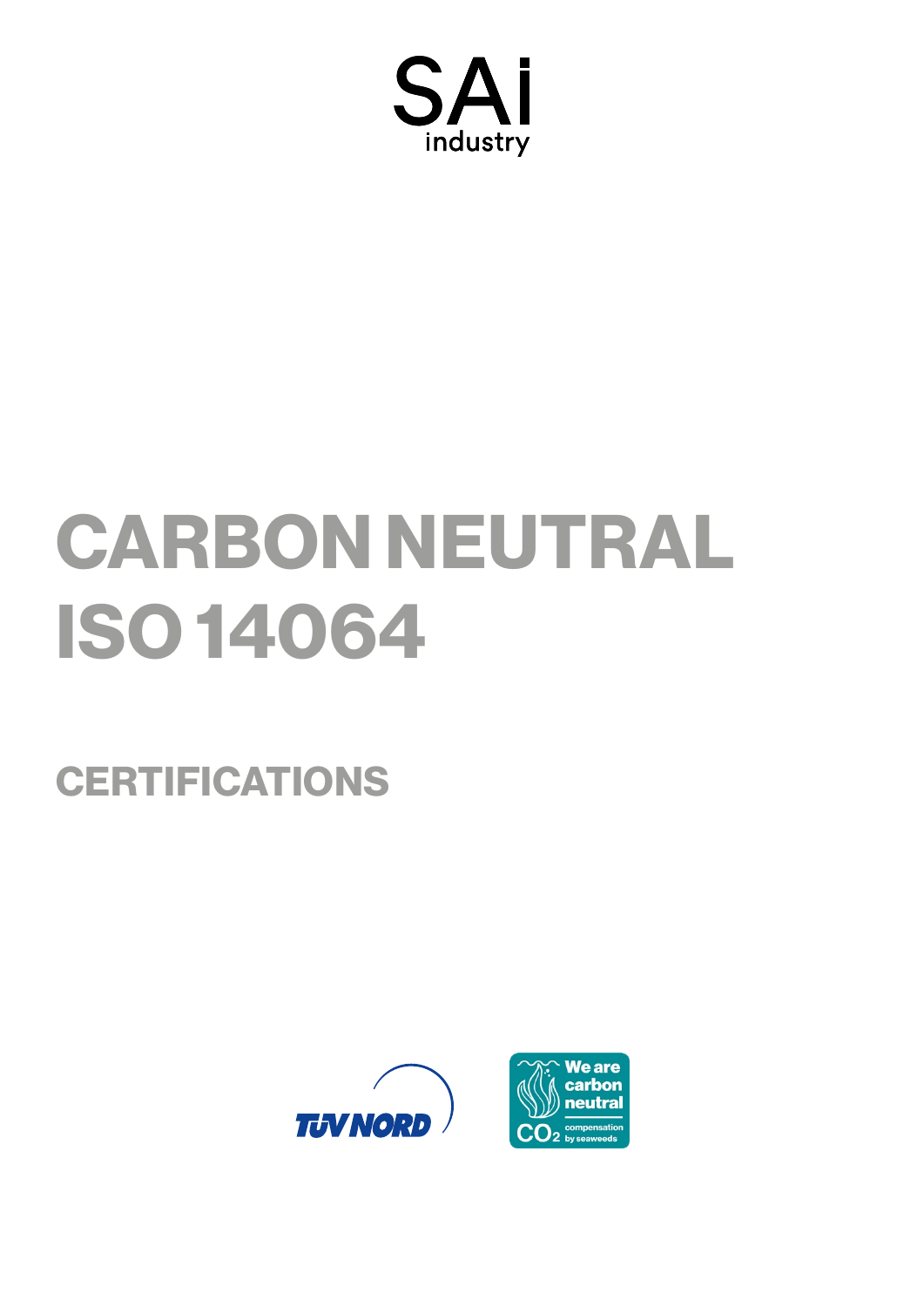

# **C E R T I F I C A T E**

## **ISO 14064-3 -** Specification with guidance for the validation and verification of greenhouse gas assertion

With application of the above mentioned standard the carbon footprint was examined by TÜV NORD Italia regarding its correctness and completeness for

### **SAI INDUSTRY S.r.l. Via J.F. Kennedy, 107/a San Donà di Piave (VE) Italy**

Acting as an independent Certification Body and considering all relevant GHG sources, TÜV NORD Italia has verified the carbon footprint of the abovementioned company

to be 803,00 t CO<sub>2</sub>eq in 2020

**For verification, the registered office at San Donà di Piave and the sites in Via Volta, 1 Noventa di Piave (VE) and Via Bernardi, 1/22 Rubano (PD) have been considered. The emission sources considered within the calculation of the Corporate Carbon Footprint comprise consumptions of natural gas (Scope 1), electricity and photovoltaic energy production (Scope 2), from commuting trips of employees, waste transportation to treatment destination, transport of upstream raw materials and from downstream finished goods transportation (Scope 3). According to ISO 14064, a reasonable level of assurance has been applied for the verification.**

The calculation of the carbon footprint allows the identification of reduction potentials within the operational activities.

Certificate Registration No IT-21755/2021-001 Audit report No 21755/21-001

Greence Sordaught

Ente di Certificazione Bologna, 16-12-2021 TÜV NORD Italia S.r.l.

Calculation related to year: 2020

This certification was conducted in accordance with TÜV NORD Italia auditing and certification procedures.

TÜV NORD Italia S.r.l. Via Turati 70 20023 Cerro Maggiore (MI) www.tuev-nord.it